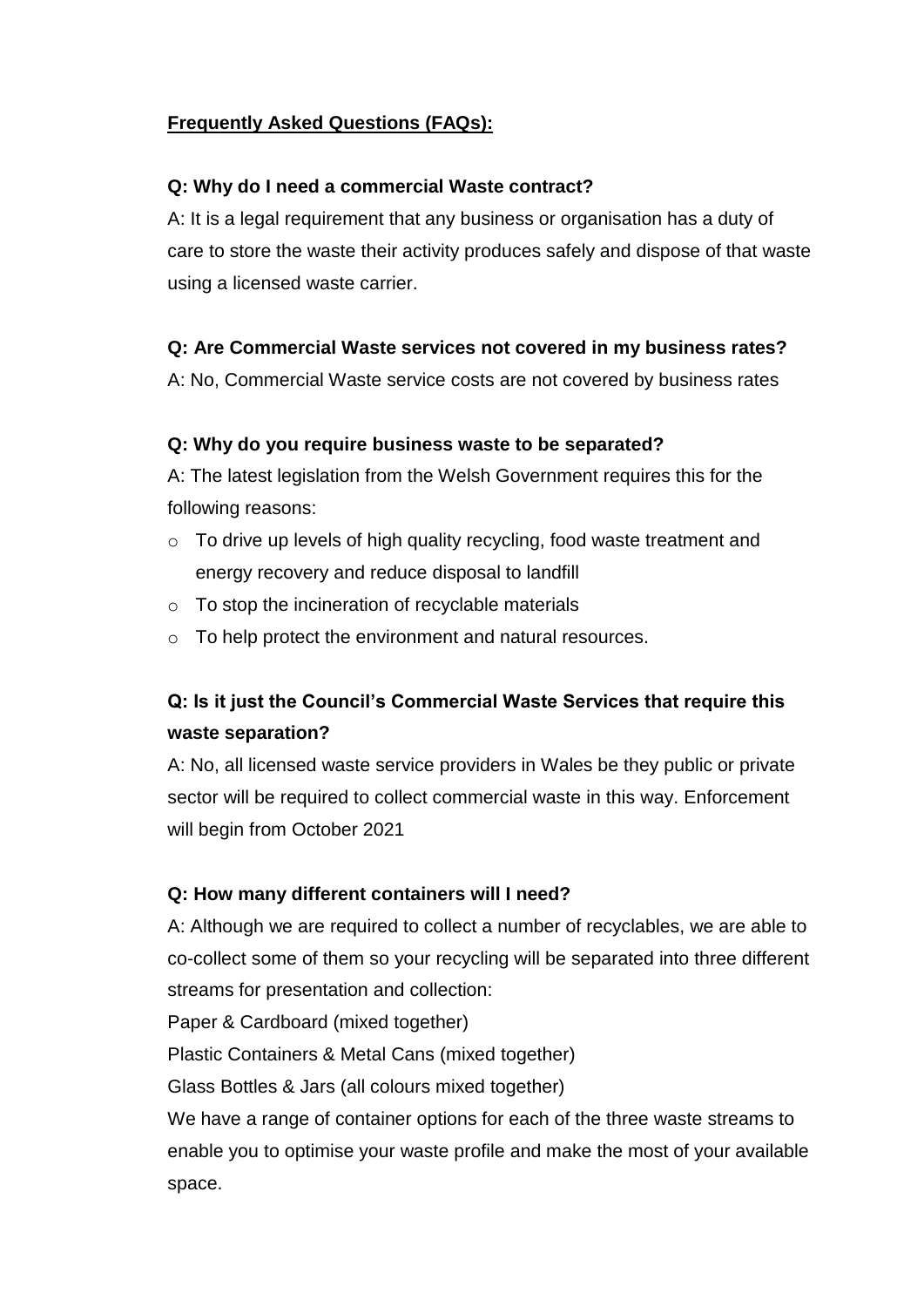# **Q: Does the council's commercial waste service include Hazardous or Clinical waste?**

A: No. Hazardous or Clinical waste requires the services of a specialist waste company.

### **Q: How much does it cost?**

A: This depends on the mix of recycling and residual waste. The costs for recycling are much lower than residual waste which encourages recycling as well as reflecting the differences in the disposal costs. There is also an annual admin fee for the Duty of Care/Waste Transfer Note. For more information call 01495 311556 or Email your query to [info@blaenau-gwent.gov.uk](mailto:info@blaenau-gwent.gov.uk)

# **Q: What if I need to increase or decrease the number or mix of containers during the contract?**

A: If your bin mix or size requirement changes, we will work with you to offer the optimum mix (does not include cancellation).

# **Q: How do I pay?**

A: Payments can be made for the full contract year, quarterly or can be spread over the year in instalments via direct debit.

# **Q: If I have a clear out and have waste in excess of my weekly contract, can this be collected?**

A: Excess waste can be collected for an additional charge, based on the amount of excess.

#### **Q: What does the term "Residual Waste" mean?**

A: In the context of the council's waste services, residual waste refers to general waste (not hazardous or clinical) which doesn't fall into the dry recycling (Clean Paper, cardboard, Plastic Containers, Metal Containers [food or drinks cans], or glass) or food recycling categories.